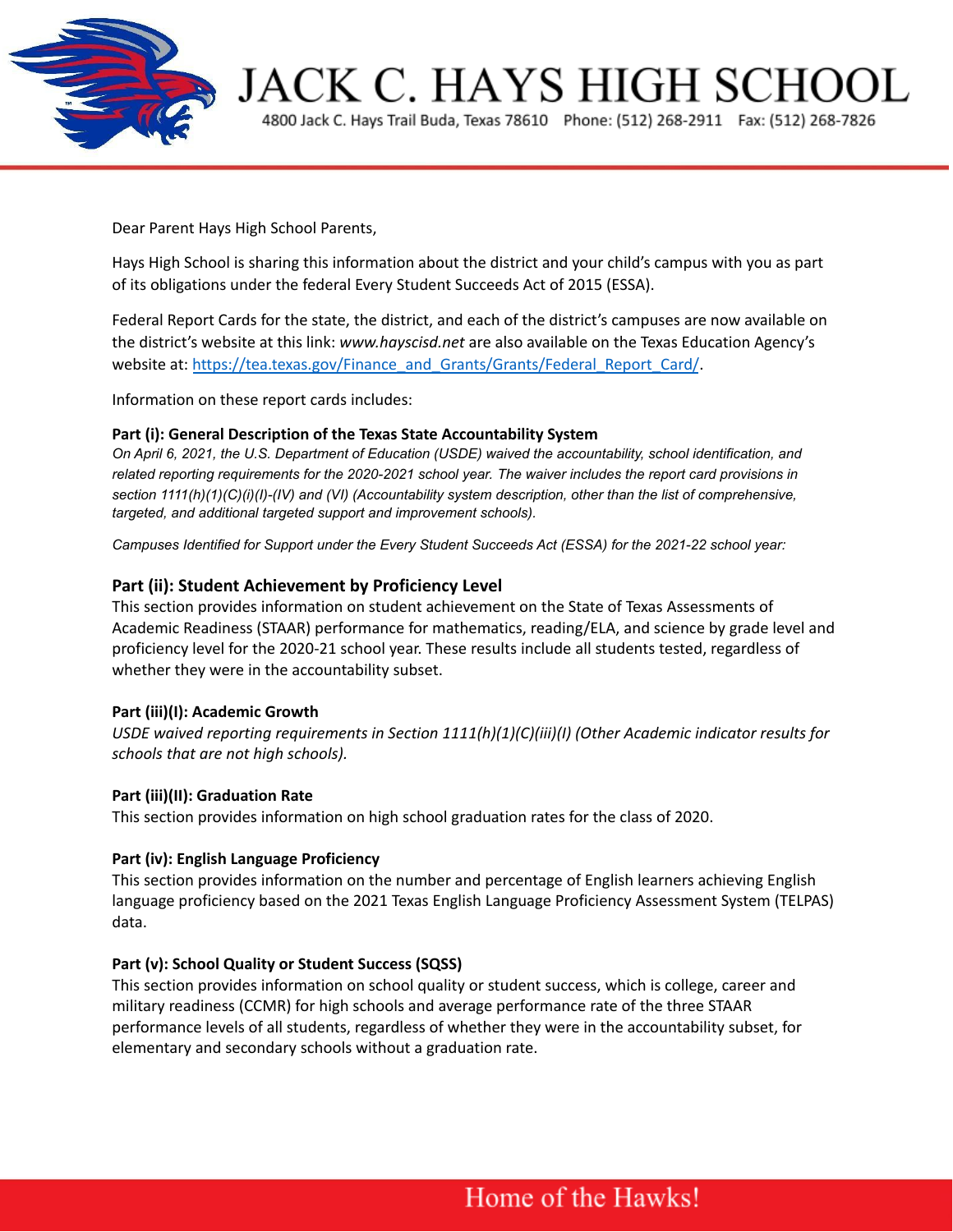

*goals and measurements of interim progress).*

## **Part (vii): STAAR Participation**

This section provides the percentage of students assessed and not assessed on STAAR for mathematics, reading/ELA, and science.

# **Part (viii): Civil Rights Data**

Part (viii)(I): The section provides information from the 2017-18 Civil Right Data Collection (CRDC) surveys, submitted by school districts to the Office for Civil Rights, on measures of school quality, climate, and safety, including counts of in-school suspensions, out-of-school suspensions, expulsions, school related arrests, referrals to law enforcement, chronic absenteeism (including both excused and unexcused absences), incidences of violence, including bullying and harassment.

Part (viii)(II): This section provides information from the 2017-18 Civil Right Data Collection (CRDC) surveys, submitted by school districts to the Office for Civil Rights, on the number of students enrolled in preschool programs and accelerated coursework to earn postsecondary credit while still in high school.

# **Part (ix): Teacher Quality Data**

This section provides information on the professional qualifications of teachers, including information disaggregated by high- and low-poverty schools on the number and percentage of (I) inexperienced teacher, principals, and other school leaders; (II) teachers teaching with emergency or provisional credentials; and (III) teachers who are not teaching in the subject or field for which the teacher is certified or licensed.

#### **Part (x): Per-pupil Expenditure**

This section provides information on the per-pupil expenditures of federal, state, and local funds, including actual personnel expenditures and actual non-personnel expenditures, disaggregated by source of funds, for each school district and campus for the preceding fiscal year.

*To be updated by June 30th, 2022.*

#### **Part (xi): STAAR Alternate 2 Participation**

This section provides information on the number and percentage of students with the most-significant cognitive disabilities who take STAAR Alternate 2, by grade and subject for the 2020-21 school year.

#### **Part (xii): Statewide National Assessment of Educational Progress (NAEP)**

This section provides results on the state academic assessments in reading and mathematics in grades 4 and 8 of the 2019 National Assessment of Educational Progress, compared to the national average of such results.

**Part (xiii): Cohort Rate of Graduates Enrolled in Postsecondary Education**